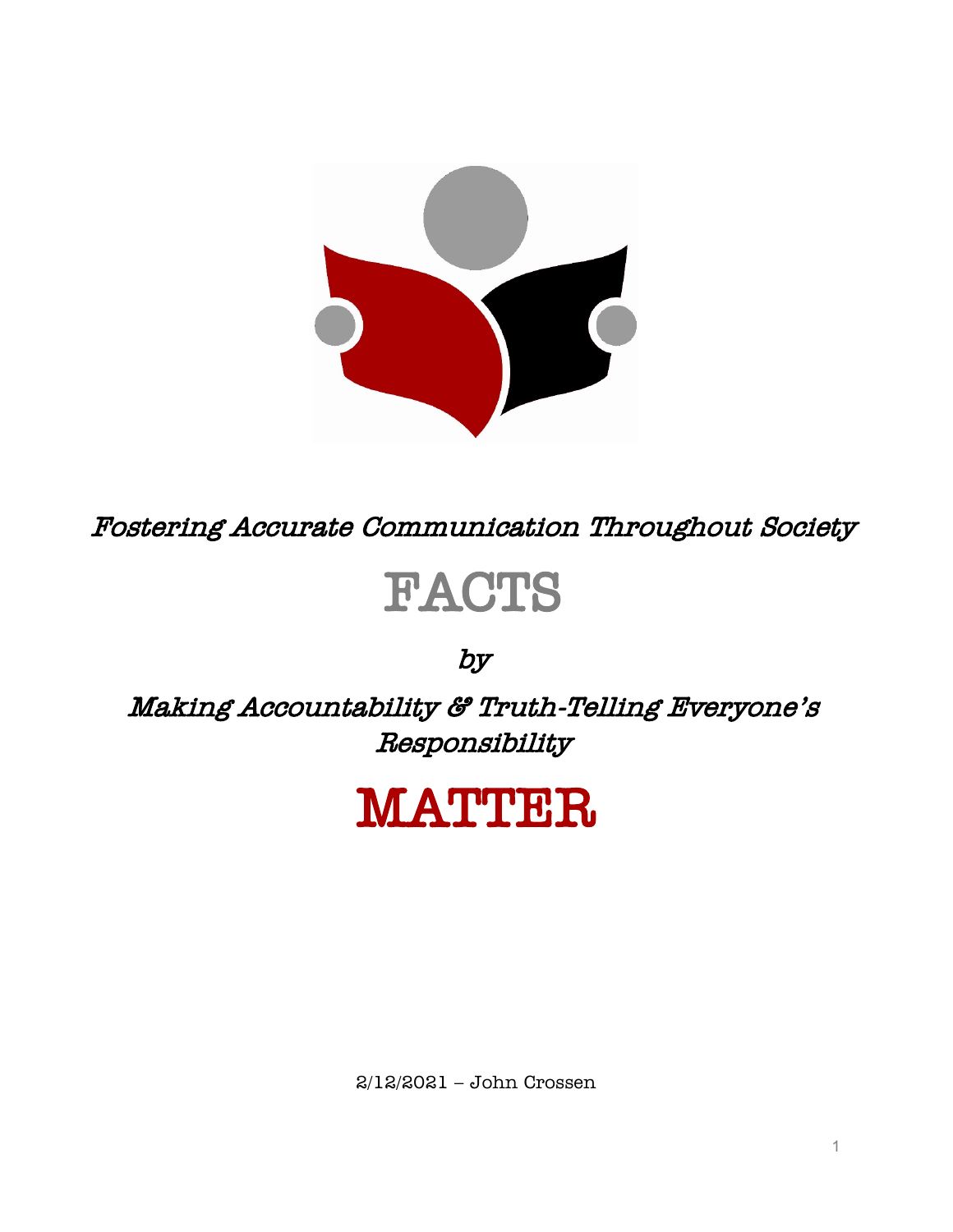### Introduction

19th century French diplomat and political scientist Alexis de Tocqueville has oft been quoted as stating "*America is great because she is good. If America ceases to be good, America will cease to be great.*"

Never before have these words been more relevant. Today America faces an era of unprecedented polarization and political division, and while these issues stem from a multitude of sources one prevailing theme that is becoming ever more common is the distortion and manipulation of facts presented to the public. With the advent of social media and increased access to mainstream news outlets, the average individual has at their fingertips access to more information than ever before. Despite this, it has become increasingly more difficult to verify the trustworthiness of news and information. Nowhere is this phenomenon more glaring than in the political occurrences of recent years.

The cornerstones of American democracy have always been (1) an informed populace, (2) an engaged citizenry, and  $(3)$  the ability to honestly and openly debate issues<sup>[1](#page-1-0)</sup>. As Thomas Jefferson once stated "*wherever the people are well informed they can be trusted with their own government*"[2](#page-1-1) , and while we have come a long way in terms of public education on political matters it cannot be denied that a large portion of the population does not have access to the information necessary for them to make informed decisions on political matters. Surveys show that as many as two-thirds of Americans do not know who their representative is in Congress, and half do not know whether that person is a Republican or a Democrat<sup>[3](#page-1-2)</sup>. People are far less likely to participate in government when uniformed, especially younger individuals as was pointed out by a survey conducted at New York University in 2007 which discovered that twenty percent of students polled would trade their vote for an iPod touch<sup>[4](#page-1-3)</sup>.

While it is clear that lack of information has always, and remains to be an issue, it has become increasingly evident that misinformation and manipulation of facts poses an equal or greater threat to American democracy. Over the past few decades, the national news outlets have not only become disturbingly biased but have also failed in their primary purpose which is to serve as a "watchdog" for the people of America<sup>[5](#page-1-4)</sup>. Historically, journalists and mainstream news organizations have functioned to expose information being withheld from the population, as they did in illuminating the dishonesty behind the Vietnam war, exposing the criminal actions of the Nixon administration, and countless other instances throughout America's past. More recently however, many news outlets have abandoned this prime directive, instead allowing themselves to

<span id="page-1-4"></span><sup>5</sup> *Parry, R. (n.d.). Consortiumnews.com. Retrieved February 15, 2021, from* 

<span id="page-1-0"></span><sup>1</sup> *Virginia Organizing Project (Your Democracy)*

<span id="page-1-1"></span><sup>2</sup> *Thomas Jefferson Thomas Jefferson to Richard Price. (n.d.). Retrieved February 2, 2021, from https://www.loc.gov/exhibits/jefferson/60.html*

<span id="page-1-2"></span><sup>3</sup> *Who's in control? Many don't know or care. (n.d.). Retrieved February 15, 2021, from http://www.drugsense.org/tfy/trust2.htm*

<span id="page-1-3"></span><sup>4</sup> *Top news, LATEST headlines, latest news, world News & U.S News. (n.d.). Retrieved February 15, 2021, from http://www.upi.com/NewsTrack/Quirks/2007/11/15/poll\_nyu\_students\_would\_give\_up\_votes/6319/*

*http://www.consortiumnews.com/2009/030209.html*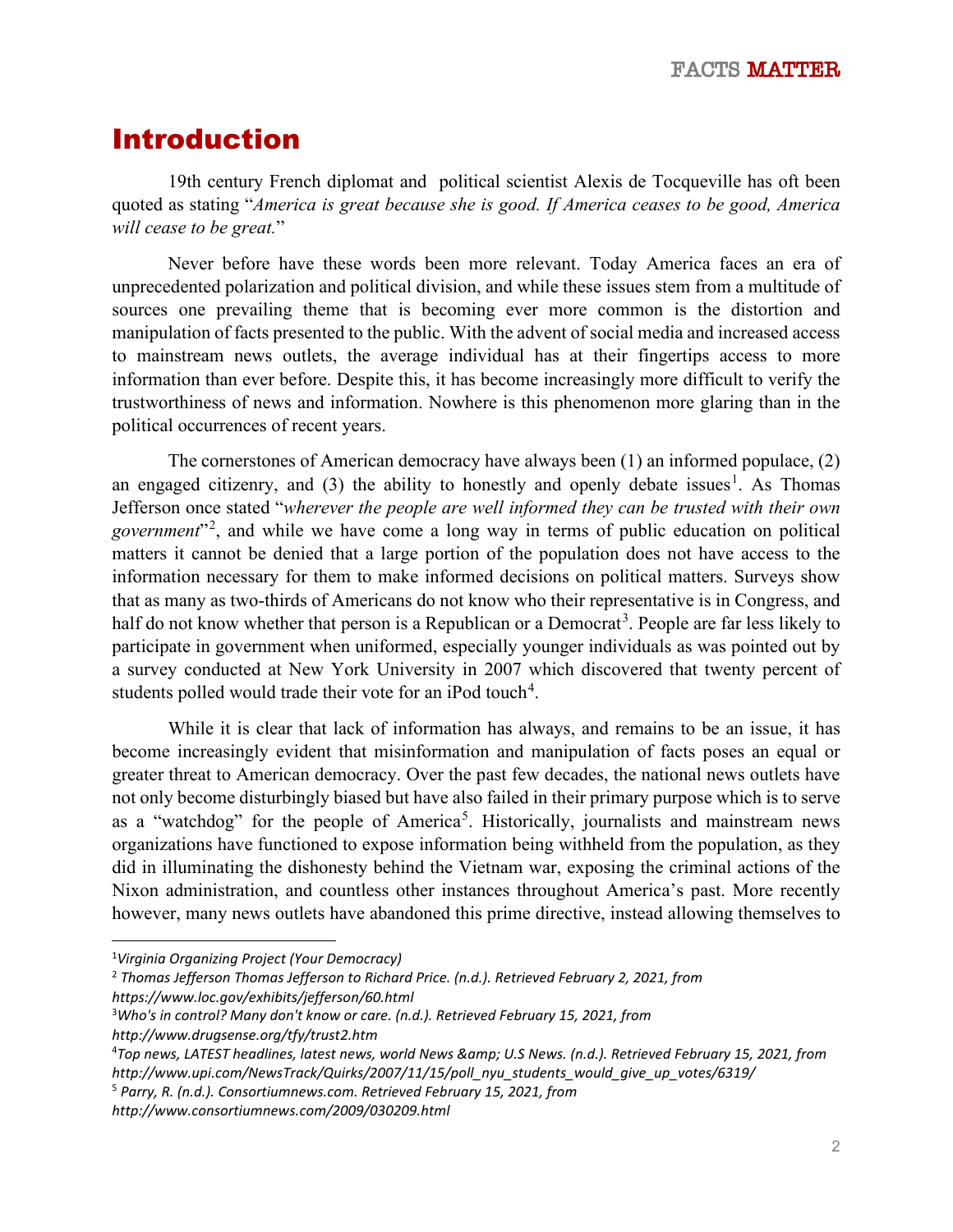become the tools of political entities set on warping the perspectives of the citizenry. This coordinated attack on public education, the news, and the truth has had a devastating effect on the socio-political integrity of the country. Loss of faith in national news outlets, disbelief in science, and the increased polarization and aggression of political parties has contributed greatly to the growing divide among the American people. Now more than ever easy access to verifiable information and journalistic integrity is desperately required to move past the difficulties of recent years and secure a more unified nation.

### The Problem

As previously stated, we have reached a point in our democracy where (1) disinformation and lies are rampant, (2) science and fact are rejected by a large segment of the population, (3) debate and compromise have given way to unbending ideology and a rejection of opposing viewpoints, (4) political divide has deepened due to  $(1)$ ,  $(2)$ , and  $(3)$  and split the nation, and  $(5)$ there no longer is a common starting place of agreed-on facts from which differing opinions about these facts can be debated and, through compromise, public policy can be crafted without running into the obstacles of (1), (2), and (3) and "gotcha politics."

There are many reasons that we have reached this point. Chief among them are the rollback of the Fairness Doctrine, the growth and prevalence of right-wing media which have fostered tribal thinking that not only rejects but demonizes groups and viewpoints outside the tribe, and a social media environment through which anyone can say almost anything without repercussion or consequence. Jefferson's call for an educated and engaged populous contrasts starkly with what we see happening in America today. As Frank Luntz states in "Words that Work"<sup>[6](#page-2-0)</sup>:

- Only 23 percent of American teenagers know that there are one hundred U.S. Senators
- Only 40 percent know that the first three words of the Constitution are "We the People."
- Twenty-four percent cannot name even *one* of the three branches of government. Only 42 percent of teens can name all three.
- Fewer than 10 percent know that the Supreme Court case that found separate but equal treatment of blacks and whites in public schools unconstitutional was *Brown V. Board of Education.*
- Only 25 percent know even one provision of the Fifth Amendment.
- Only 26 percent know that the Constitution was written in Philadelphia.

These statistics reveal a shocking failure of the education system which has not gone unnoticed by groups hoping to use the ignorance of the people to their own advantage. As these abuses have grown and festered, we have failed as a society to put guardrails in place to not just allow open and free expression, but to ensure an acknowledgement and adherence to the truth and

<span id="page-2-0"></span><sup>6</sup> *Luntz, F. I. (2007). Words that work: It's not what you say, it's what people hear. New York: Hyperion.*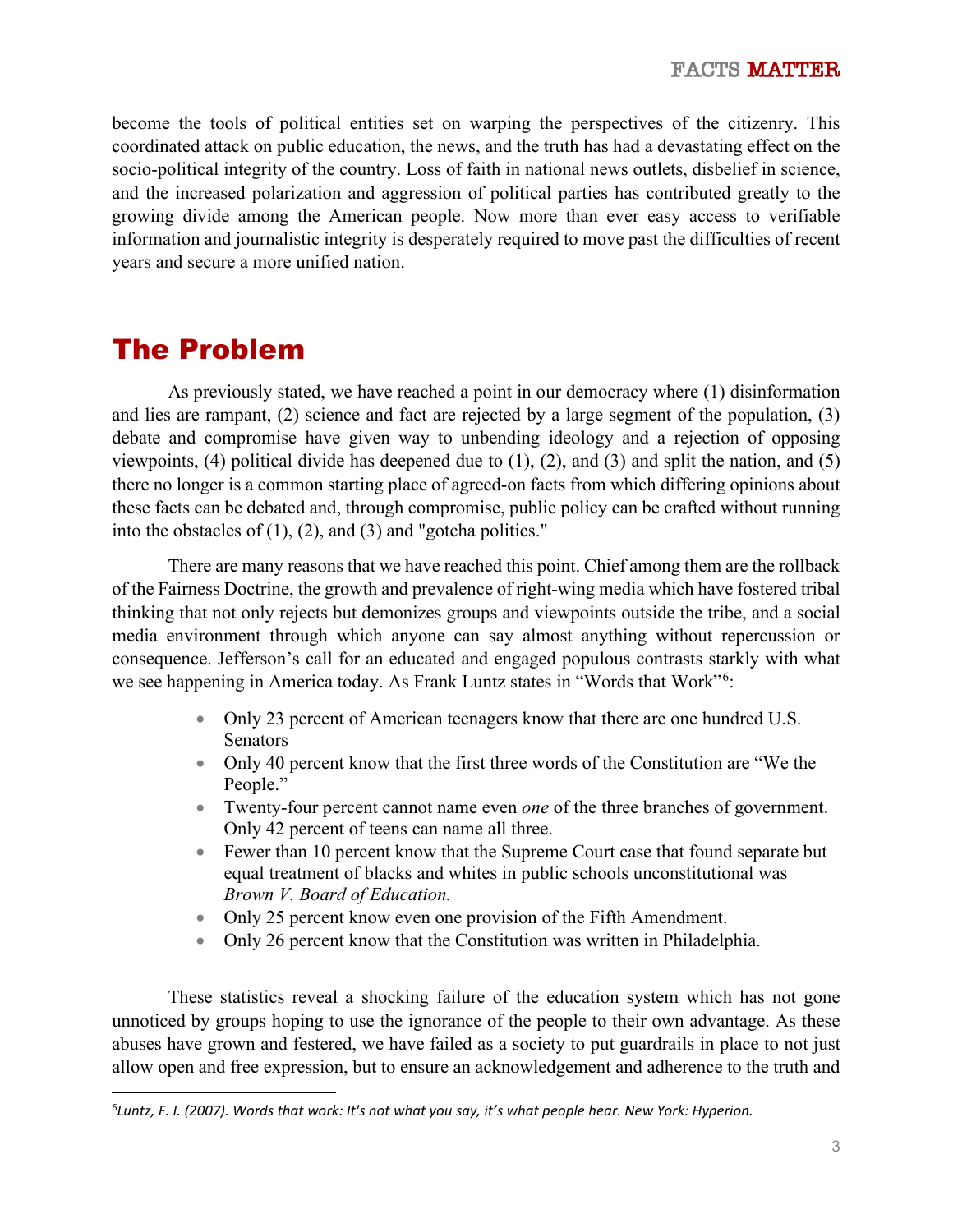known and provable facts. As a result, one infraction after another has been allowed to go by and accumulate without consequence, thus fostering an environment in which subsequent infractions are emboldened to go even further across the line of reasonable and respectful dialog.

During the Trump presidency, the manipulation of truth became disturbingly commonplace in the media with the term "Fake News" being used to discredit any facts which did not align with the party's goals. Rasmus Kleis Nielsen, director of the Reuters Institute for the Study of Journalism was quoted as saying: *"There is no question that the fact that the President of the United States is using this term to attack independent media gives an element of license to other politicians elsewhere"[7](#page-3-0) .* This method of attack on unfavorable information will undoubtable have lasting effects that will be noticeable far into the future. As pointed out by one New York Times article, the Trump presidency, having been defined by dishonesty and "alternative facts", has eroded the public confidence in the very establishment of democracy<sup>[8](#page-3-1)</sup>.

This pattern continued through the president's last days in office, culminating in the assertation that the election had been "rigged". The manipulation of facts and rampant conspiracy theories promoted by misguided citizens ultimately paved the way for the disastrous events of January  $6<sup>th</sup>$ , 2021, which saw fanatical Trump supporters storm the United States capital in Washington DC in protest of what they considered to be a stolen election.

These beliefs had been growing for months with the president repeatedly claiming that the election process was plagued by corruption and fraud and that the only way he could lose was if the Democrats rigged the election results<sup>[9](#page-3-2)</sup>. The attack was largely condemned by people at all ends of the political spectrum; however, it was not long before some Republican leaders began once again warping the facts to shift blame and downplay the unprecedented act of violence.

The idea that the protests were organized by left wing groups such as Black Lives Matter and Antifa in order to discredit Trump quickly became prominent among his supporters, despite statements from law enforcement asserting that there was no evidence of such an occurrence<sup>[10](#page-3-3)</sup>. This example of misdirection clearly shows the dangers that accompany a lack of verifiable facts, something which the Trump administration was became adept at exploiting.

While the Trump presidency is a prime example of the issue at hand, it was a symptom not the cause of the crisis which is facing America. We cannot expect the political strategies used by Trump and his followers to dissipate, nor are we observing a renewal of trust in government and

<span id="page-3-0"></span><sup>7</sup> *Mackintosh, A. (2020, October 25). Analysis: No matter who wins the US election, the WORLD'S 'fake news' problem is here to stay. Retrieved February 15, 2021, from https://edition.cnn.com/2020/10/25/world/trump-fakenews-legacy-intl/*

<span id="page-3-1"></span><sup>8</sup> *Baker, P. (2020, November 01). Dishonesty has defined the trump presidency. the consequences could be lasting. Retrieved February 15, 2021, from https://www.nytimes.com/2020/11/01/us/politics/trump-presidencydishonesty.html?referringSource=articleShare*

<span id="page-3-2"></span><sup>9</sup> *Truth, lies, and insurrection. how falsehood shakes democracy. (2021, January 15). Retrieved February 15, 2021, from https://www.csmonitor.com/USA/Politics/2021/0115/Truth-lies-and-insurrection.-How-falsehood-shakesdemocracy*

<span id="page-3-3"></span><sup>10</sup> *Herndon, A. (2021, January 17). How Republicans are warping reality around the Capitol Attack. Retrieved February 15, 2021, from https://www.nytimes.com/2021/01/17/us/politics/Capitol-conspiracy-theories-blmantifa.html?referringSource=articleShare*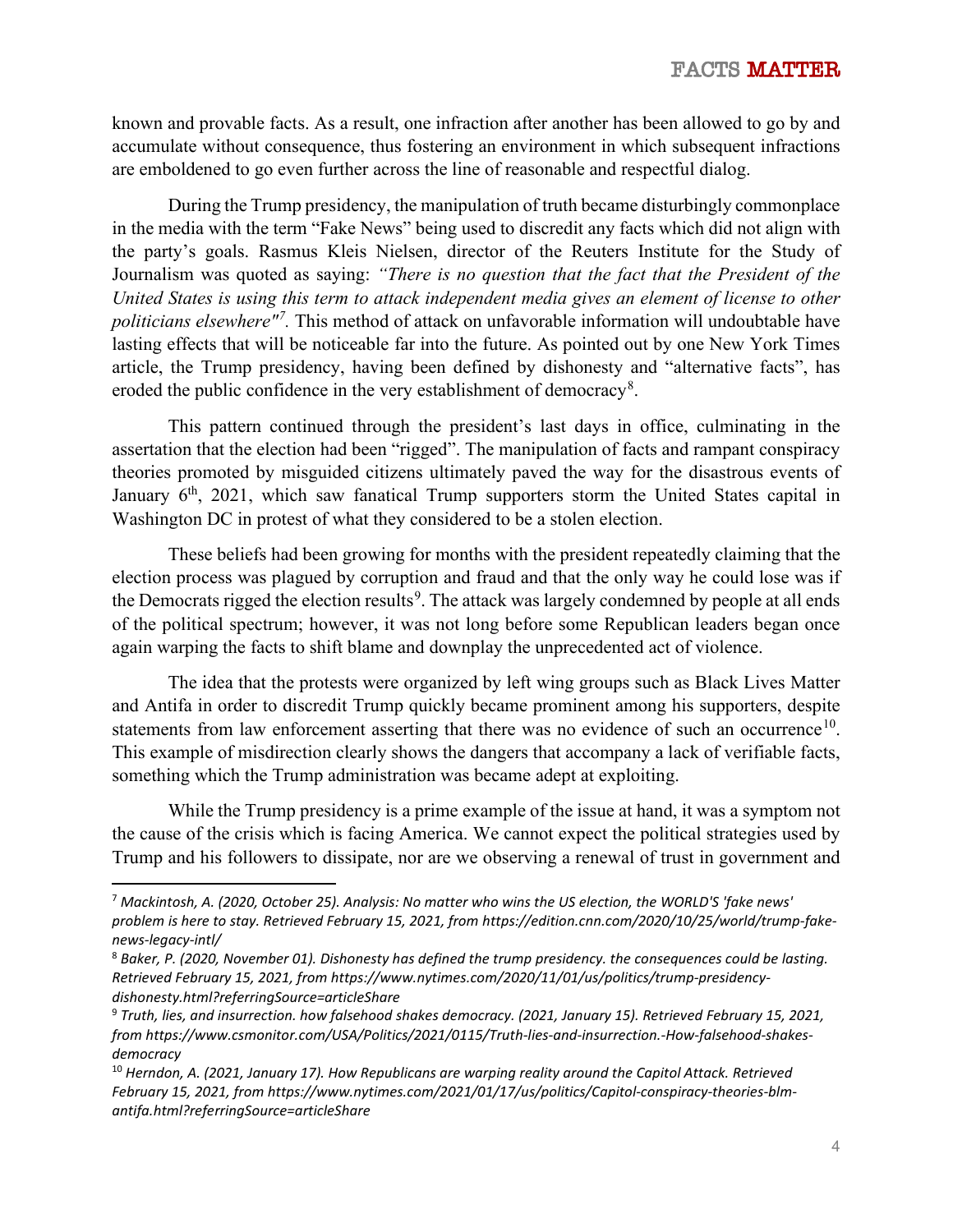national news outlets following the end of his presidency. Just one of the lasting precedents established in recent years is a dangerous mistrust in science and medical advice which has become evident in the public's response to the COVID 19 pandemic. Conspiracy theories surrounding mask regulations, vaccinations, and measures to slow the spread of the virus have all contributed to America's insufficient response to the pandemic.

Less than half of the US population follows the recommendation to wear a mask when in public, and a similar proportion have stated that they have no intention to be vaccinated<sup>11</sup>. This startling lack of confidence in the scientific community can be attributed to the politicization of science and a general lack of scientific literacy<sup>12</sup>. The effects of anti-science rhetoric and lack of information have had a significant affect on the ability of the America to manage the virus, as can be shown by the fact that while the US contains only about 4% of the global population, it has accounted for 20% of all COVID 19 deaths<sup>13</sup>. The issue of scientific literacy once again shows the importance of public education. In a study which surveyed 9654 US adults, 48% of those who had a high school education or less believed there was some truth to the conspiracy theory that COVID-19 was planned while only 15% among those with some postgraduate education thought this to be  $true^{14}$  $true^{14}$  $true^{14}$ .

A common theme among these issues we now face is the spread of misinformation not only from major news sources but also from social media. The ability of anyone to post unverified facts contributes to the belief in falsehoods which can be exploited by those wishing to profit off the public's lack of true information. When asked about his opinion on the use of social media by president Trump, former president Obama stated:

"*is a creature of his, but he did not create it. He may be an accelerant of it, but it preceded him and will outlast him. I am deeply troubled by how we address it*… *If you can perpetrate crazy lies and conspiracy theories just with texts, imagine what you can do when you can make it look like you or me saying anything on video. We're pretty close to that now*"[15.](#page-4-4)

*https://jamanetwork.com/journals/jama/fullarticle/2772693*

<span id="page-4-0"></span><sup>11</sup>*Warren CornwallJun. 30, 2., Daniel CleryFeb. 11, 2., Sofia MoutinhoFeb. 4, 2., Sofia MoutinhoFeb. 3, 2., Sofia*  MoutinhoJan. 29, 2., & amp; Sofia MoutinhoJan. 28, 2. (2020, July 01). Just 50% of AMERICANS plan to get A COVID-*19 vaccine. Here's how to win over the rest. Retrieved February 15, 2021, from* 

*https://www.sciencemag.org/news/2020/06/just-50-americans-plan-get-covid-19-vaccine-here-s-how-win-overrest*

<span id="page-4-1"></span><sup>12</sup>*Bruce L. Miller, M. (2020, December 08). Science denial and covid conspiracy theories-lessons from clinical disease about possible neurophysiological mechanisms. Retrieved February 15, 2021, from* 

<span id="page-4-3"></span><span id="page-4-2"></span><sup>13</sup> *Alyssa Bilinski, M. (2020, November 24). COVID-19 and Excess all-cause mortality in the US and 18 Comparison Countries. Retrieved February 15, 2021, from https://jamanetwork.com/journals/jama/article-abstract/2771841* <sup>14</sup> *Schaeffer, K. (2020, August 18). A look at the Americans who believe there is some truth to the conspiracy theory THAT covid-19 was planned. Retrieved February 15, 2021, from https://www.pewresearch.org/facttank/2020/07/24/a-look-at-the-americans-who-believe-there-is-some-truth-to-the-conspiracy-theory-that-covid-19-was-planned/*

<span id="page-4-4"></span><sup>&</sup>lt;sup>15</sup> *Ecarma, C., Klein, C., & amp; Lutz, E. (n.d.). Obama: Misinformation might just kill off democracy. Retrieved February 15, 2021, from https://www.vanityfair.com/news/2020/11/obama-facebook-misinformation-killingdemocracy?mbid=social\_twitter&utm\_brand=vf&utm\_social-type=owned*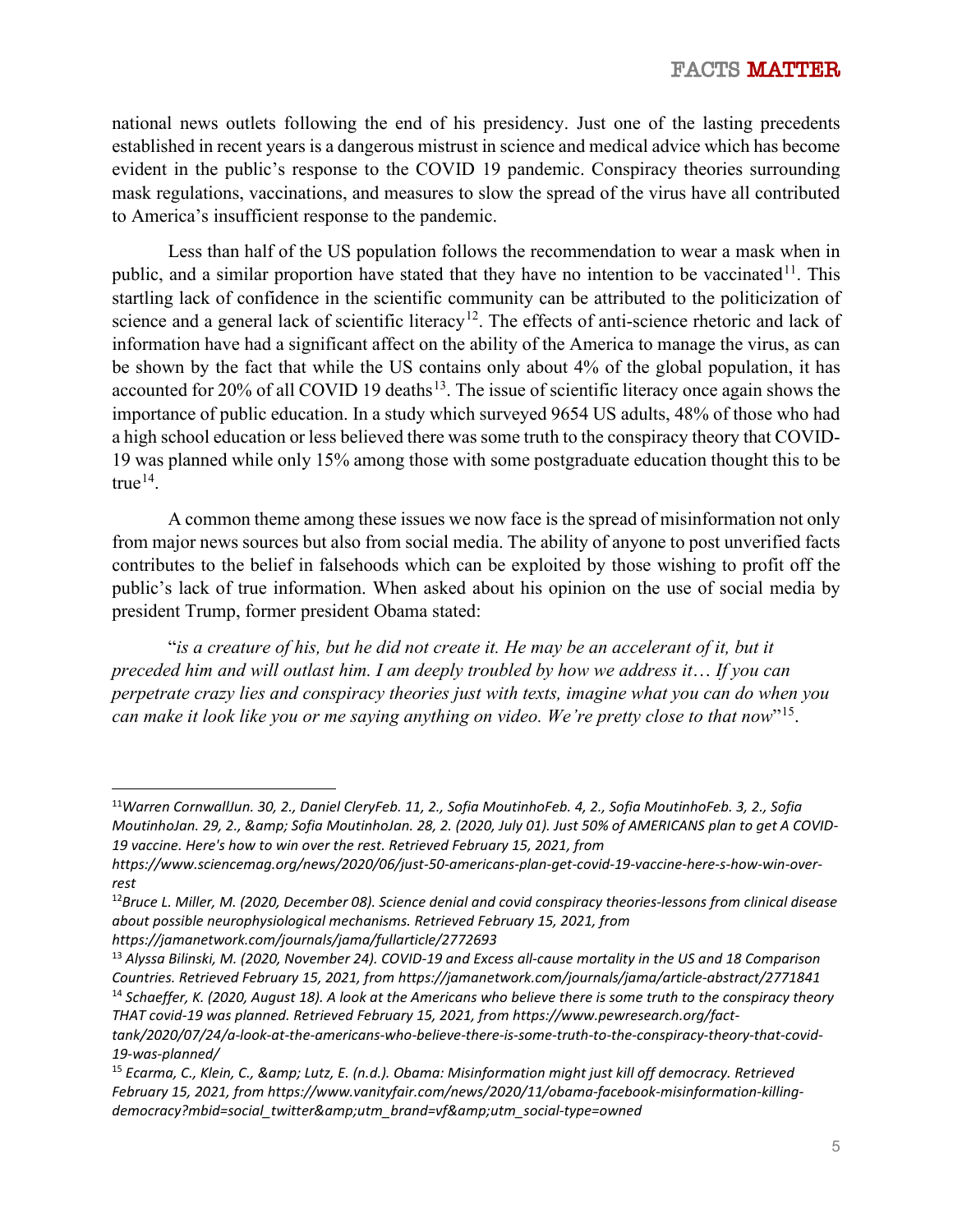This highlights the prevailing question; how do we address the spread of misinformation in a world where anyone can share facts to millions of people regardless of their validity? Beyond the issue of social media, it is evident that action must be take in order to rebuild the trustworthiness if mainstream news sources. We have now reached a point where the words "United We Stand, Divided We Fall" are more relevant than ever. If these problems are to be solved America must now come together to preserve the integrity of information which is presented to the public.

### The Solution: F**ostering** A**ccurate** C**ommunication**  T**hroughout** S**ociety (FACTS) by** M**aking** A**ccountability &**  T**ruth-**T**elling** E**veryone's** R**esponsibility (MATTER)**

The FACTS MATTER initiative proposes a series of undertakings which would address the aforementioned issues regarding misinformation and the effects thereof. All food, medications, health supplements and other products that we legally take into our bodies require labels listing their ingredients. This requirement has been put into place to protect our health. We feel it is just as important to label all of the communications that we receive through print, social media, advertising (including political advertising), speeches, etc. with their "ingredients". This is important not only to the health of individual communications with family, neighbors, and other members of society, but also to the health of our communities, institutions, and democracy.

Lies, inaccuracies, disinformation, and the misrepresentation of facts and science undermine our democracy by undermining communication, understanding, and the ability to find points of agreement, craft compromises, reach agreement and formulate policy. These actions are hurtful at the least and disruptive and toxic at their worst to social discourse our democratic institutions. They lead to distrust and division allowing unfounded statements, urban legends and conspiracy theories to flourish. They leave America and Americans vulnerable to disinformation campaigns by foreign governments and bad actors, both domestic and foreign, who wish to sow division and distrust to undermine American democracy and its democratic institutions.

Hence, just as it is important to know the ingredients that are contained in the food we eat and the medications we take, and to require labels listing these ingredients, to avoid introducing something into our bodies which can damage or injure our bodies, so too is it important to know and understand the ingredients that are contained in the communications we receive.

One of the few sets of regulations to which most members of society do not object are the "rules of the road." Without traffic regulations, almost everyone acknowledges that there would be chaos. We therefore would like to propose some "rules of the road" for public communications. It must be stressed that such measures would not change the ability for everyone to say safely and publicly anything that is protected under the First Amendment.

What will change is that every communication will be required to be tagged (or labeled) accordingly so as to indicate the information's source. Examples could include "opinion only,"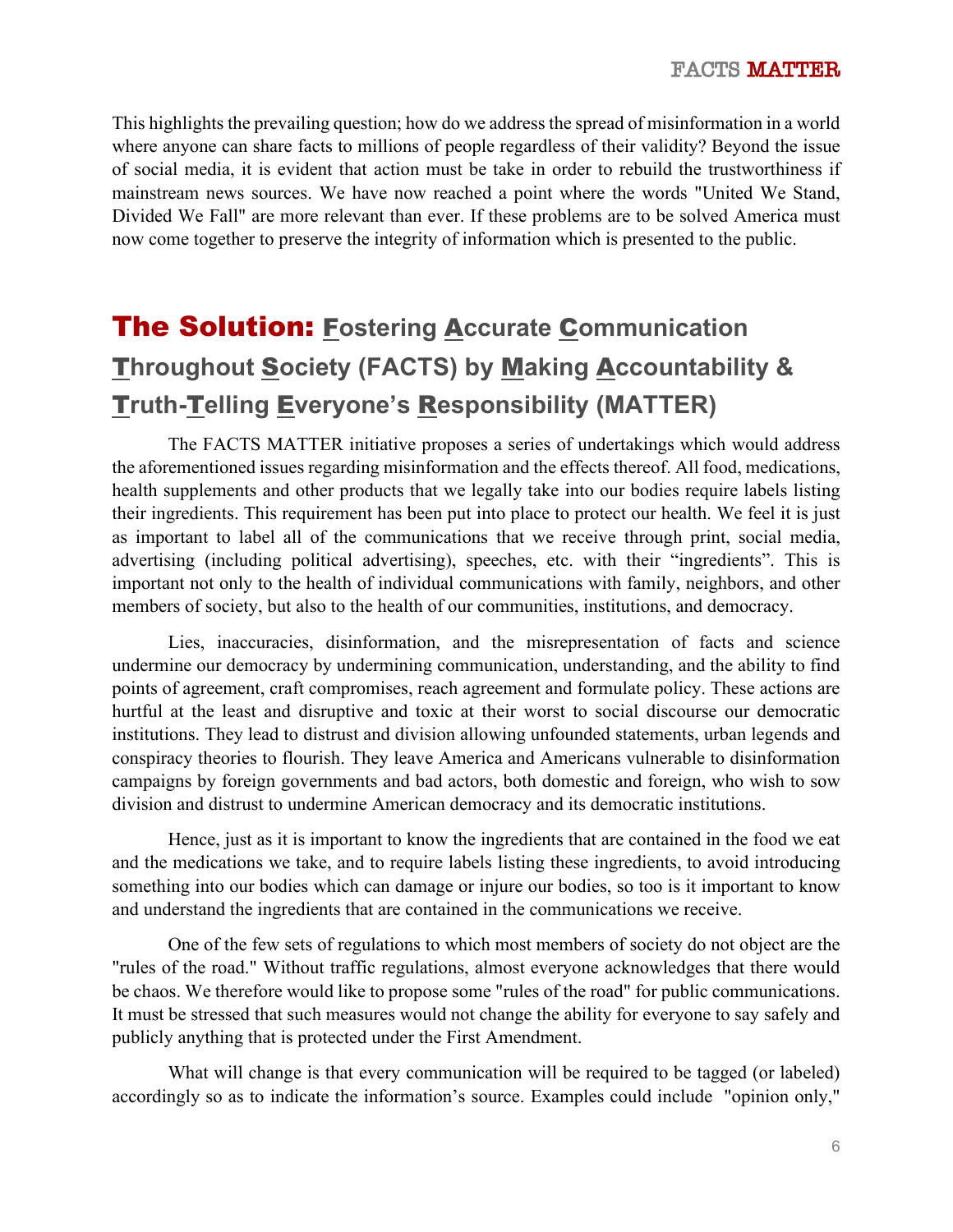"something I've heard," "personal commentary," "science-based data," "government source [named]," "news event reporting," etc. The default setting on all social media sites would be "opinion only" to which a second line would be added that says "may not be based on fact." This setting could be changed by selecting another tag/label via a drop-down menu.

However, if a person selects another tag/label, the post will go through an evaluation, similar to how Facebook and Google ads go through a review process before being posted, before the post with new label can be approved. If a person selects a tag/label that is determined to be deceptive (for example labeling a conspiracy theory as fact) then the default setting "opinion only" would remain but the second line would read "attempted deceitful tagging."

For infractions, any media outlet, social media site, and other communications vehicle that is regulated by the FCC would be sanction by at first being warned, and if infractions continue, suspended first by 30 days then 60 days and, finally, for ongoing infractions lose its license. For infractions by individuals on social media accounts, suspensions would be for one day, one week, one month and, finally, removal of the account.

Once communication based on fact become the "rules of the road," the national can conduct more meaningful dialogs and come to consensus on public policies, climate change, health, etc. Since every discussion/debate will be required to start from a common guidepost/fact, while opinions may vary widely, there will be the opportunity for discussion, compromise, and negotiation in order for a public policy to be crafted.

There will of course be a loud outcry from right wing media outlets, talk radio, purveyors of conspiracy theories, and the people who have migrated enmasse to social networking services such as Parler where they can spread lies and distortions. Many people are wary of any regulation of communication for fear of being censored. In order to dispel these concerns it should be clarified that if it can be proven that a communication is based on fact, or an individual is willing to have their communications tagged with the default label, as "opinion only - may not be based on fact," then any objection could come only from the desire to pass off opinion or conjecture as fact. Under these guidelines all people would be treated the same as every other individual and media outlet in the nation.

Everyone would be freely able to express any opinion they wish which is protected by the First Amendment (but not to incite violence or destruction or property, which is not protected speech). All that is being asked is that every person abide by these "rules of the road" that are based on the Constitution and the Bill of Rights.

Individuals or institutions who fight against having their communications labeled his opinion or without sources are suspect. There's something wrong if they are unwilling to admit that their communication is without sources and it's only a matter of opinion. Everyone is free to pass on this information, lie, or perpetuate conspiracy theories and try to misdirect people. The only difference would be that such communications will have to be labeled as either opinion, unfounded, or possible conspiracy theory. This, to protect the integrity of our democracy, and to ensure that everyone has guideposts for interpreting and excepting or not excepting the communications they receive.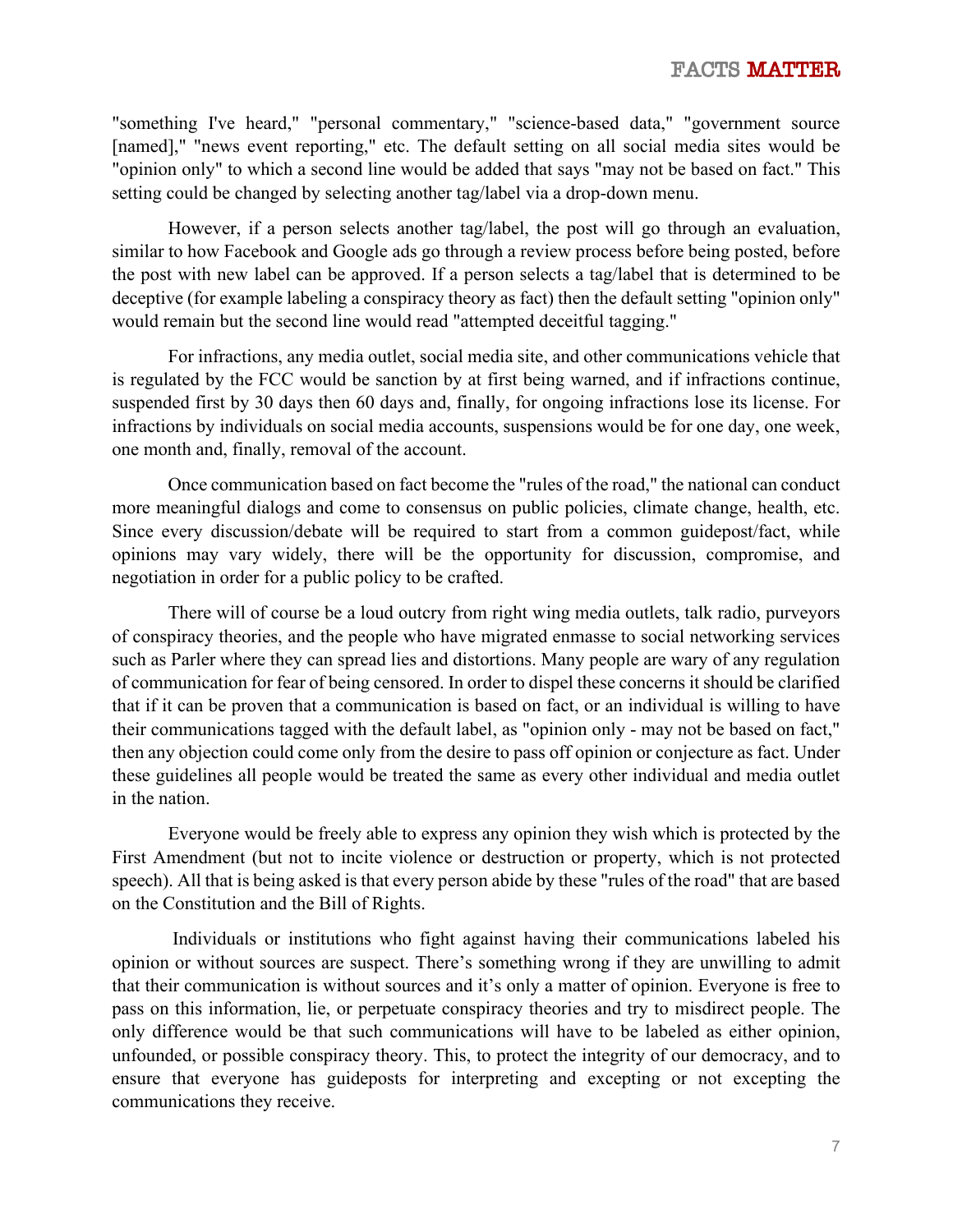Individuals and entities that oppose the FACTS MATTER Act, who are afraid of or wish to deny facts and science, want to advance conspiracy theories, or disseminate lies and disinformation to advance agendas that may or may not be in the public good, and are unwilling to have their statements and sources questioned or revealed as inaccurate, are a threat to democracy and the health of public discourse, and should be revealed as such. In all cases, one thing that continually must to be stressed to those who would object to this proposal is that **YOUR** RIGHTS STOP WHERE MINE BEGIN, i.e., no individual has the right to do or say anything that places another person or institution in jeopardy (such as wearing masks during the pandemic). Research shows that both Republicans and Democrats can agree on many factual questions, even when their partisan views are challenged, when the information comes from reliable sources<sup>16</sup>. The proposed implementations would allow for more constructive discourse to take place which would go a long way towards repairing the divide in America.

#### Qualifications to Seek Public Office

All major professions require that one have education or training and be licensed or certified. Politicians don't have this requirement. Every person running for office should be required to demonstrate that they understand the requirements at the office and the rules and regulations which are the basis of that office and which that office is required to enforce and carry up. Every person running for office also should demonstrate a knowledge of the constitution, US history, and civics.

Individuals seeking public office and senior positions in public agencies must be held to the same standards as plumbers, electricians, mechanics, and beauticians -- i.e., they must pass tests showing their proficiency and knowledge of the positions they wish to assume and the requirements that go along with these positions. That is not to suggesting that we go as far as requiring that these individuals be licensed prior to seeking public office, as is required for the professions mentioned above, however the same concept can be applied.

If an individual has not demonstrated knowledge of the history, duties, and requirements of the office, and cannot pass the same test that immigrants seeking U.S. citizenship must pass, they should not be allowed to seek that office. We have far too many ideologues in local, state and federal public offices and agencies who do not know what they are doing and, as a consequence, are wreaking havoc and undermining our democracy. Hence, we would like to suggest that a set of qualifications, and a battery of tests, be established that are administrated by a non-political institution within the jurisdiction in which a person is seeking office or appointment to a public agency as a prerequisite.

 To be eligible to run for public office, one would have to score at least a "B", i.e., 80% or more, on said tests in order to file to be placed on a ballot. If seeking appointment as a senior executive in a public agency, the same requirements would apply, including scoring 80% or more, and would

<span id="page-7-0"></span><sup>16</sup>*Berinsky, A., Brock, T., JT. Cacioppo, R., A. Campbell, P., E. Carmines, J., WG. Cochran, G., . . . Zaller, J. (1970, January 01). The elusive BACKFIRE Effect: Mass Attitudes' Steadfast FACTUAL ADHERENCE. Retrieved February 15, 2021, from https://link.springer.com/article/10.1007/s11109-018-9443-y*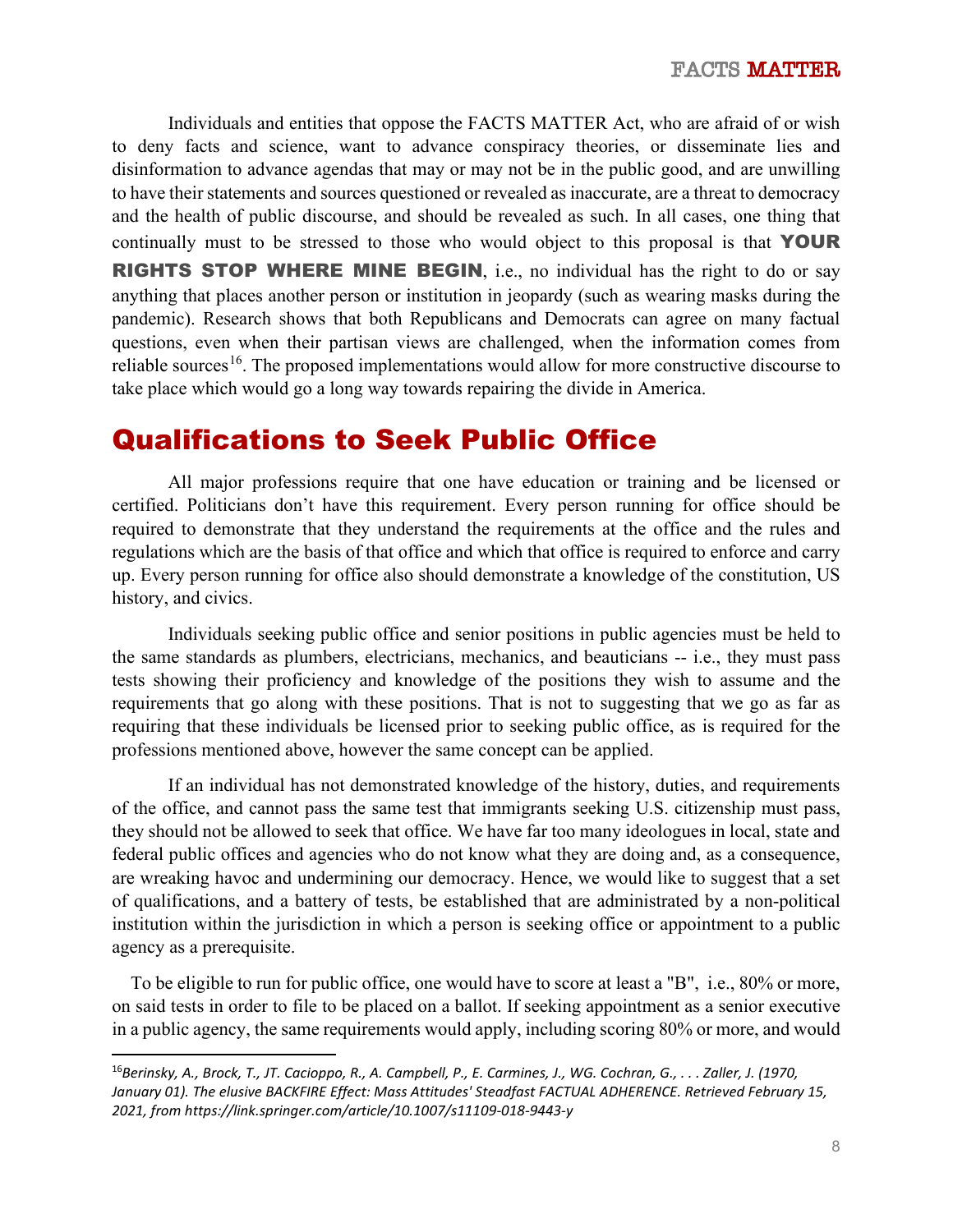be a prerequisite of being able to be nominated for an appointment. With these guidelines acting as a foundation on which further regulations could be developed, a strong set of prerequisites could be formulated which would allow the citizenry to fully trust in the abilities of elected officials to better serve the people

Everyone has the right to vote and should not only be encouraged to vote but every effort should be made to allow all people the opportunity to vote. Any effort to suppress the vote or to disenfranchise should be met with criminal penalties and fines and if carried out by elected offices require their removal from Office. Voting districts should be based on geographical, county, and metropolitan boundaries with an average of 750,000 to 1 million people per Congressional district (331 million divided by 435 Congressional districts) so that they are truly representative of their districts without disenfranchising any group or giving more power or a larger voice to any group.

#### Critical Thinking

There has been a concerted effort to spread propaganda, not just through many broadcast outlets and social media, but from the pulpits of our churches and the leaders of our social groups. Not surprisingly, far too many people have been taken in by this propaganda and have adopted it as the basis of their belief systems. This has occurred in large part because we have not been taught to question, fact check, and consider opposing viewpoints prior to accepting something that is being communicated to us as fact. Any democracy requires an educated public, and as such any effort to undermine or distort the flow of accurate information is an attack on our democracy.

The American educational system has failed us in this regard because it does not teach valuable critical thinking skills. Hence, we are proposing that critical thinking techniques be added to all elementary, middle school, and high school curricula. Jefferson was correct in asserting that one must have an educated public in order for democracy to thrive. This should be a national priority and should be a priority for the incoming Secretary of Education. All institutions should exist for the public good, and should be managed and governed to advance and protect the public good, without being undermined by political polarization or ideology, without favoring one group of sets of beliefs over another, and without excluding, suppressing, or disadvantaging any group or sector of society.

There is more than ample evidence to show why this is important, not only from the lessons that history provides in how populations in other countries have been, and are being, manipulated through disinformation and propaganda, but from similar lessons in this country such as the lead up to the election of 1860, the McCarthy era, and now conspiracy theories such as Q-Anon, lies, Russian interference, and fact/science denial undermining social discourse and eating away at our democracy.

To attain this goal, newspapers and other news outlets must become more aggressive in the recording and their fact checking. They will no longer be able to serve the public interest if they use the shield of balanced reporting so that two different sides express their opinions without fact checking these opinions or sourcing them. As such, any public institution that does not act for the public good, or which breaks with its traditional role, can be challenged through the courts for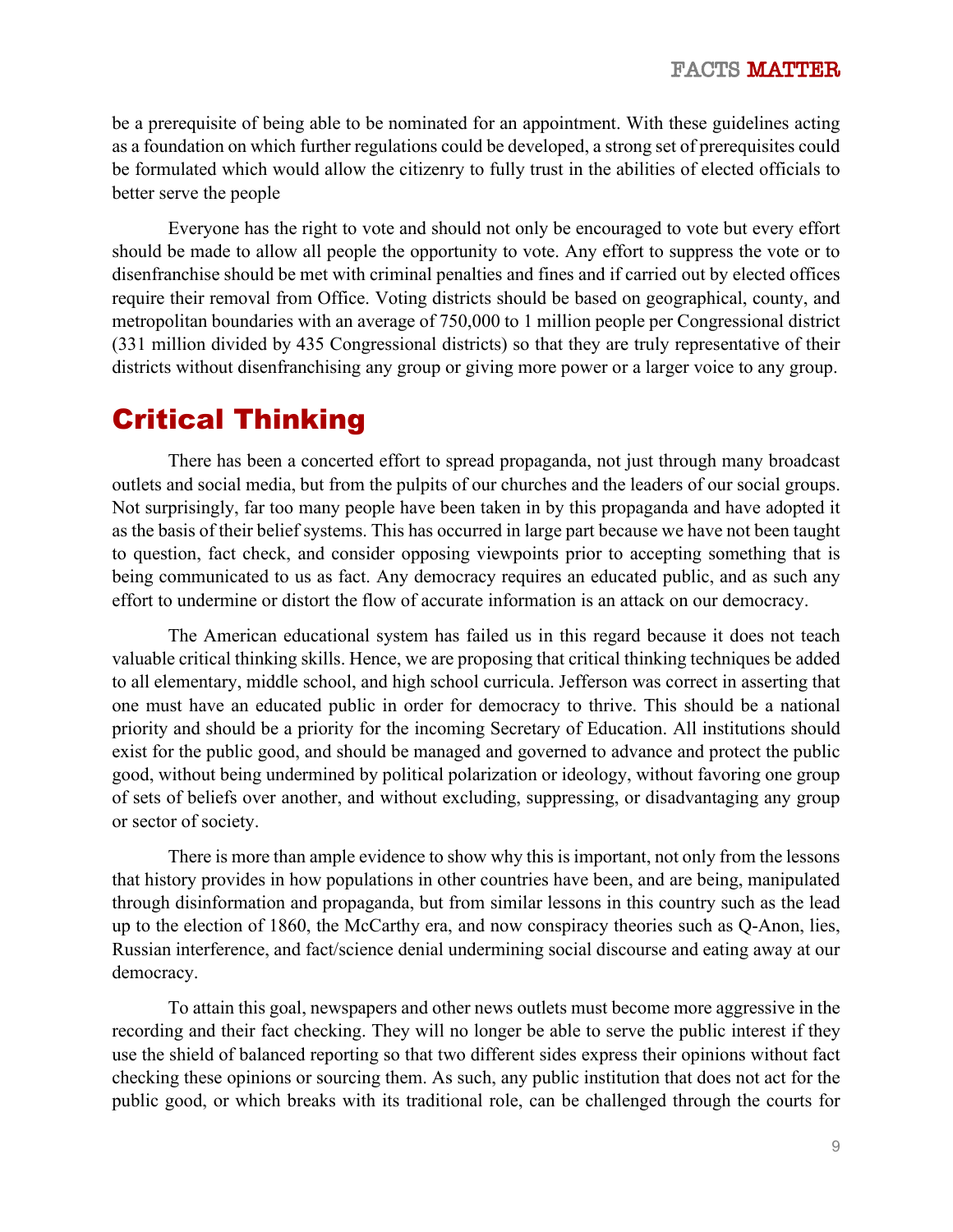executive and legislative branch breaches, and through the legislative branch for judicial breaches. The findings from these challenges can be used to reverse decisions and actions that are not in the public good and can be used to require changes in the operation and/or management of the institution which is the subject of the challenge, including the removal of elected and judicially appointed officials (including judges with lifetime appointments) who are found to have caused the breaches of public faith through an administrative, civil, criminal, or impeachment process, as appropriate.

Balance reporting does not extend to giving one side that is fact/science-based coverage and then giving equal coverage to another side which dispute said facts without basis. Reporting should be based on verifiable information, not on giving two sides equal voice when one side is not using or disputing facts. Opinions of course have their own value and one can report on opinions so long as the information is clearly presented as such.

All communications should be held to these standards including public speakers, and preachers, especially when religious doctrines are used or interpreted by a religious leader to support a political or extreme view without distinguishing between the teachings and the speaker's interpretations or biases. While there are distinct differences between the world's many religions, they all share a genesis from divine inspiration, and their core guiding values of love, respect for the earth and each other, and compassion for the less fortunate.

These words have withstood the tests of time, inspiring, soothing, explaining, and giving meaning and purpose to human life and its trials and suffering. Yet our religions and religious beliefs also have been used to promote and justify tribalism, as wedges to divide, and as cudgels against others. As much as these words have comforted and soothed, they also have been the cause of wars and conflicts up to the present day, and have inflicted enormous pain, suffering, ostracism, and death.

Today, we can listen to and teach the words we have been given, and we can interpret them as best as we can, but we must recognize that they come from a time very different from our own, when humanity's understanding of the world and science were very different and much more limited. We must understand, too, that the words we read and hear today have been shaped and filtered through the interpretations they have been given, including those of our religious teachers, to which we must now apply our own interpretation and understanding.

All humans are born with the capacity for love and understanding, for cruelty and indifference, and an insatiable curiosity and creativity that has led to all of the advancements that have been and are being made. It is these advancements, balanced against the strife, suffering, and turmoil that we have caused, that lead us to ever greater endeavors and an ever greater understanding of each other and the universe, which we must aspire to consider and integrate into our beliefs. Where there are conflicts between the old teachings and the new, we must reconcile these conflicts, not through denial or rejection, but through discourse and a more expansive, informed understanding of our relationships to each other, the earth, and the universe.